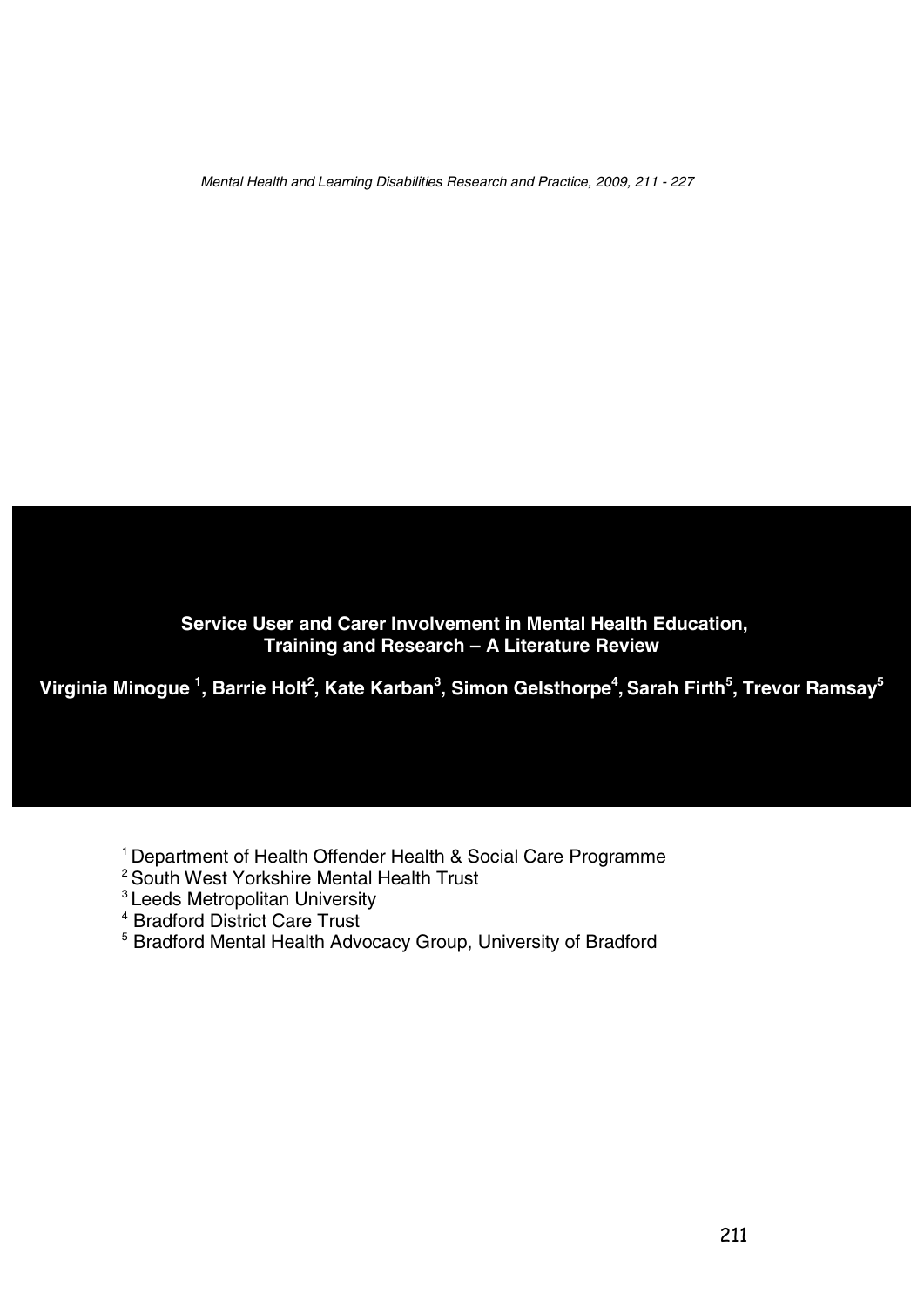# **Service User and Carer Involvement in Mental Health Education, Training and Research – A Literature Review**

Virginia Minogue, Barrie Holt, Kate Karban, Simon Gelsthorpe, Sarah Firth, Trevor Ramsay

### **Abstract**

As part of an evaluation of service users' and carers' experience of involvement in mental health education, training and research, an extended literature review was undertaken. The purpose of this was to review policy underpinning service user and carer involvement in those areas, identify the extent and range of involvement, the processes involved, and the extent to which the effectiveness and impact of involvement had been evaluated. The review found that there was a range of different ways in which people were involved. It identified different types and levels of involvement and different motivations for taking part in involvement activities. Government policy and guidance on public and patient involvement (PPI) in health services has clearly been a driver and has resulted in widespread involvement activity but this has developed on an ad hoc and inconsistent basis.

There are benefits for service users and carers, the NHS, and educational establishments arising out of involvement activity. These include improvements in the health and well-being of service users, enhancing the student experience, and improvements to service delivery. However, there are still barriers to involvement including organisational factors and unintentional discrimination. Payment for involvement activity remains an under researched area. Service users value payments but welfare benefits rules, and inconsistent interpretation of good practice guidance, mean this can be a further barrier to involvement. Currently, the evidence base evaluating the effectiveness of service user involvement in a range of activities including service planning, delivery, education and research is limited.

**Key words:** service user and carer involvement; mental health; education and training; research; Government policy and guidance; effectiveness.

#### **Introduction**

A collaborative study, led by service users and carers, of service users' and carers' involvement in mental health education, training, and research was undertaken. This took place in 2008 and comprised a literature review and a study across the three specialist mental health NHS Trusts and four universities in West Yorkshire, comprising a survey, focus groups and interviews. The study examined the effectiveness of service user and carer involvement from the service user and carer, professional and policy perspective. It aimed to determine whether it was possible to define and measure effective and meaningful service user and carer involvement. It also sought to discover which processes and strategies were most effective in achieving meaningful involvement.

The rationale for the study was:

- A lack of routine evaluation of service user and carer involvement in mental health research, training and education.
- Lack of understanding of which model(s) of involvement were the most effective and in what situations.
- Different types of evaluation taking place for different purposes thereby making it difficult to determine which types of evaluation are most appropriate.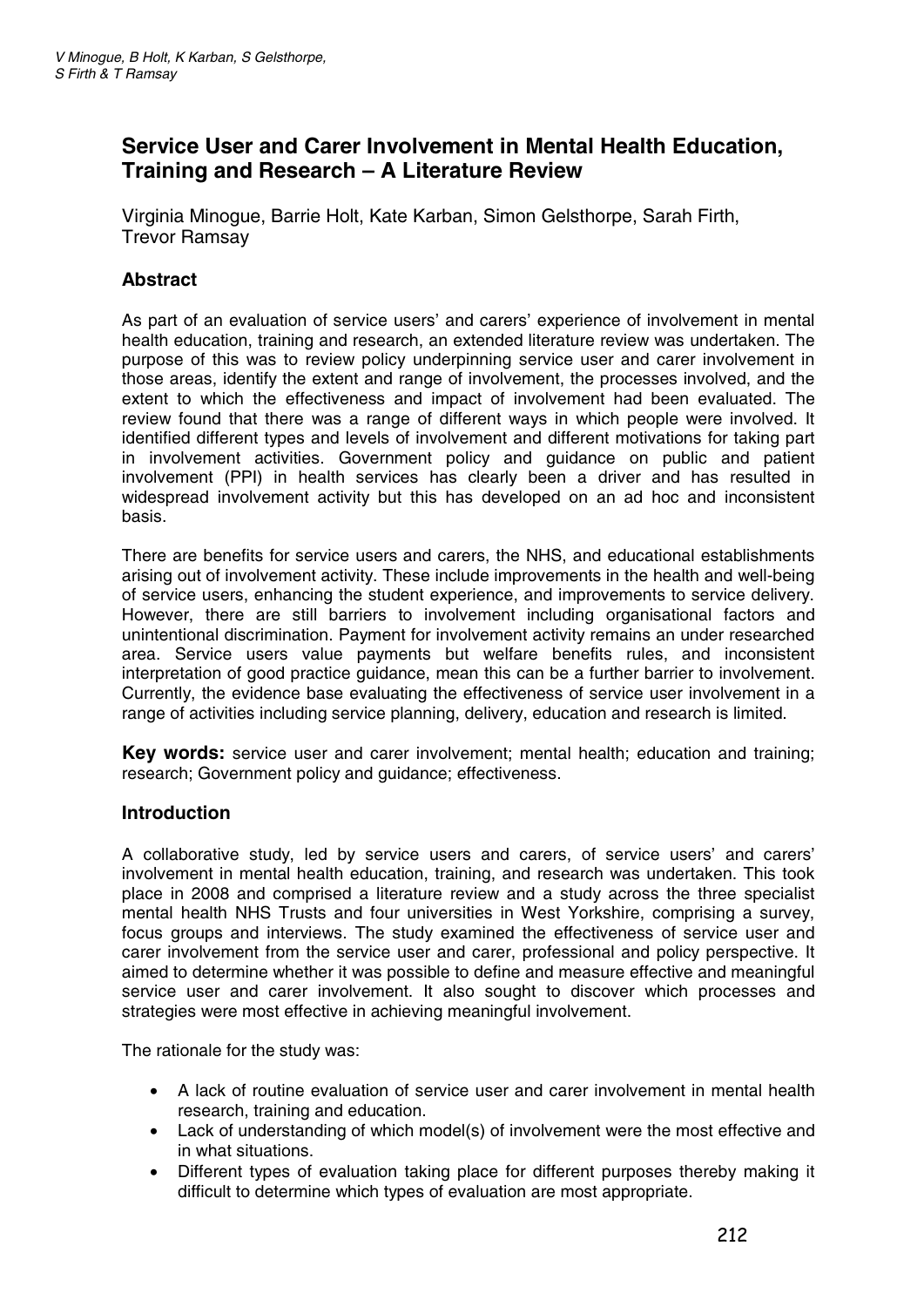• Lack of methodology and theory underpinning this area and a lack of connectivity between policy, education and research.

This paper deals specifically with the literature review which comprised stage one of the study, but reference will be made to findings from the broader study.

An extensive literature search was undertaken across the key areas of:

- Policy
- Service user and carer involvement in adult mental health services research, training and education
- The processes of service user and carer involvement in adult mental health services research, training and education
- The effectiveness and impact of service user and carer involvement in adult mental health services research, training and education
- Cost implications of service user and carer involvement

These areas also formed the content of the survey, focus groups and interviews which were the elements of the second phase of the project.

In conducting a literature search, a distinction was made in the use of terminology between public and patient involvement and service user involvement in mental health services. Public and patient involvement or engagement was identified as the terminology used in policy and guidance documentation, and within structures set up under the direction of the Government or Department of Health e.g. Patient and Public Involvement Forums, Local Involvement Networks or Links. However, within mental health services, service user and carer involvement tended to be the most frequently utilised terminology and was adopted for this study. Although, as discussed by Wallcraft and Nettle (2009), this is by no means universally accepted. The search for literature focused primarily on the period from 1999 – 2009 and encompassed health databases accessed through Health Information Resources including NHS Evidence, journals and health care databases, and evidence based reviews. Library searches were also undertaken and identified a range of edited texts. Internet searches also identified Government and health policy and guidance, publications produced by organisations with a primary focus on public involvement, and some unpublished reports.

#### **Policy context**

The literature review identified a raft of policy and guidance, emanating from the Department of Health over the last 10 years, advocating patient and public involvement (PPI) in care and decisions about their treatment (Department of Health 2000a, 2001a, 2004, 2005, Bowers et al 2005). Two earlier guidance documents espoused the view that the public should participate in decisions and policies that affect their health and shape health services (Department of Health 1998, 1999). The NHS Plan (Department of Health 2000a) and Involving Patients and the Public in Healthcare (Department of Health 2001a) developed this further by giving patients and the public a greater say in the NHS and setting out proposals for implementing patient-centred care. Patient Advice and Liaison Services (PALS) and Patient Forums were also introduced in every NHS Trust. The emphasis on patient-centred and patient-led services and public involvement remained central to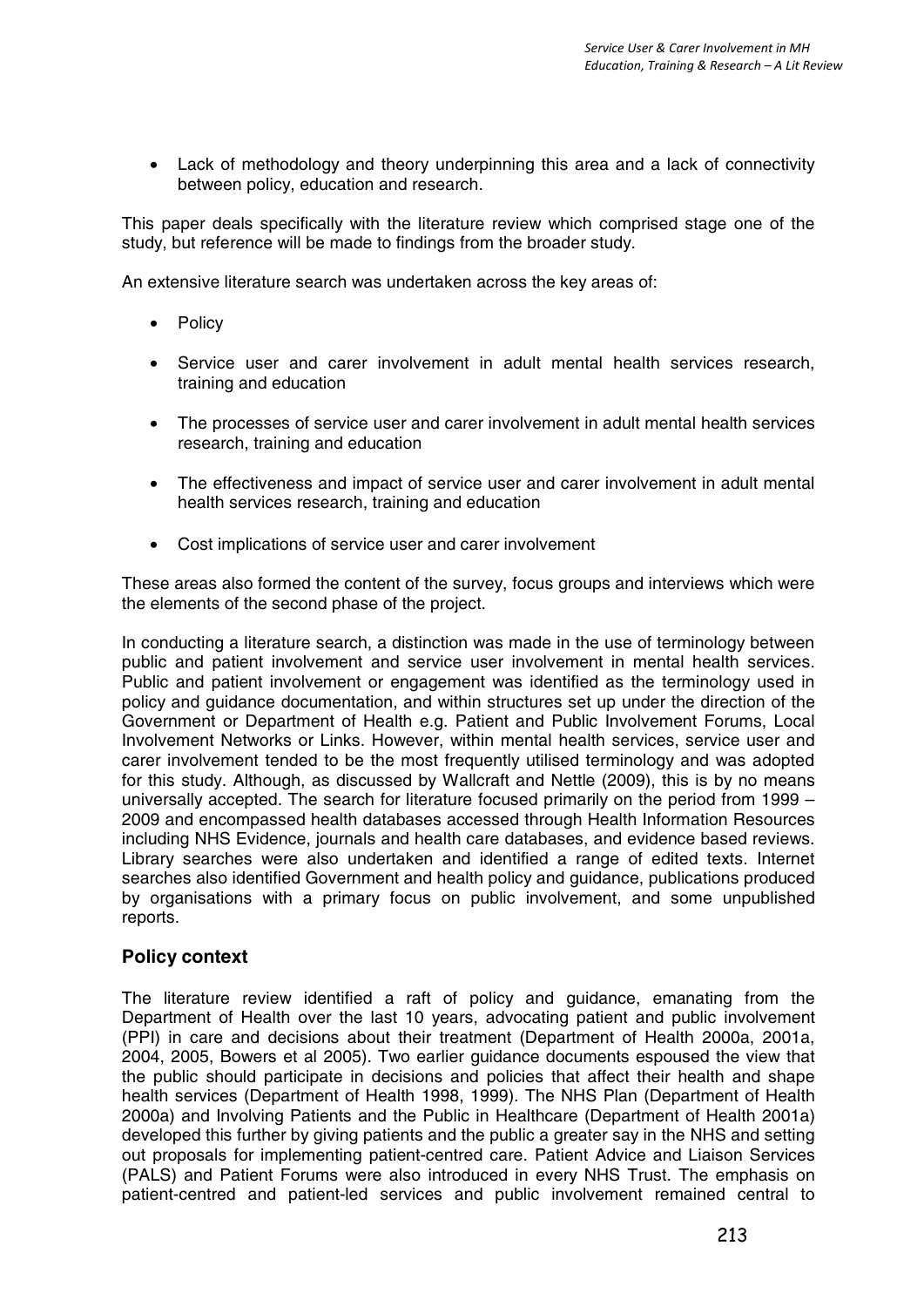Government policy in subsequent moves to modernise services (NHS Improvement Plan, 2004, and Creating a Patient Led NHS, 2005). Similarly, public involvement in NHS research became more prevalent (Department of Health 2000b, 2001, 2005). Foundation Trusts and the introduction of Local Involvement Networks further increase public scrutiny of NHS business and the accountability of service providers.

Overview of key policy and guidance:

- In the Public Interest: Developing a Strategy for Public Participation in the NHS (1998) – people who use NHS services have a right to participate in decisions and policies that affect their health and shape health services.
- Patient and Public Involvement in the New NHS (1999a) participation should be a core part of achieving health and health service objectives and NHS organisations should develop ways of strategically and systematically building in patient and public involvement.
- NHS Plan (2000) patients and public get a greater say in the NHS.
- Research and Development for a First Class Service (2000) as part of their funding agreements, Research and Development (R & D) departments in NHS Trusts were required to identify service user involvement in their work.
- Health and Social Care Act 2001 section 11 placed a legal duty on the NHS to involve and consult with patients and the public in planning and delivering health services.
- Involving Patients and the Public in Healthcare (2001) sets out proposals for implementing patient centred NHS outlined in NHS Plan. It also set out the intention to introduce PALS and a Patient Forum in every Trust.
- A Research and Development Strategy for Public Health (2001).
- Research Governance Framework for Health and Social Care (2001 and 2005) indicated that patients and the public should be involved in research wherever possible.
- NHS Improvement Plan (2004) puts people at the heart of public services.

Other mental health policy and guidance, such as the National Service Framework for Mental Health (Department of Health 1999b), Mental Capacity Act 2005 and Mental Health Act 2007, specifically refers to the need to engage service users and carers more fully with treatment, service planning and delivery. Also underpinning the inclusion of service user and carer involvement in mental health education, particularly nursing, have been the Disability Discrimination Act 1995, the Employment Act 2002, and the Human Rights Act 1998.

However, despite the wealth of policy and guidance, PPI has lacked consistency in its application as was clear from phase two of the study undertaken as part of this research. This demonstrated a lack of awareness of organisational policy on service user involvement and, whilst there was broad support for the ethos of involvement, inconsistency in applying policy and guidance. The Health Committee's Report on Patient and Public Involvement in the NHS (2007) echoed this and stated that the purpose of PPI was not clear in relation to improving the design and provision of services and increasing accountability. The report went on to say that PPI should be part of the core business of the NHS.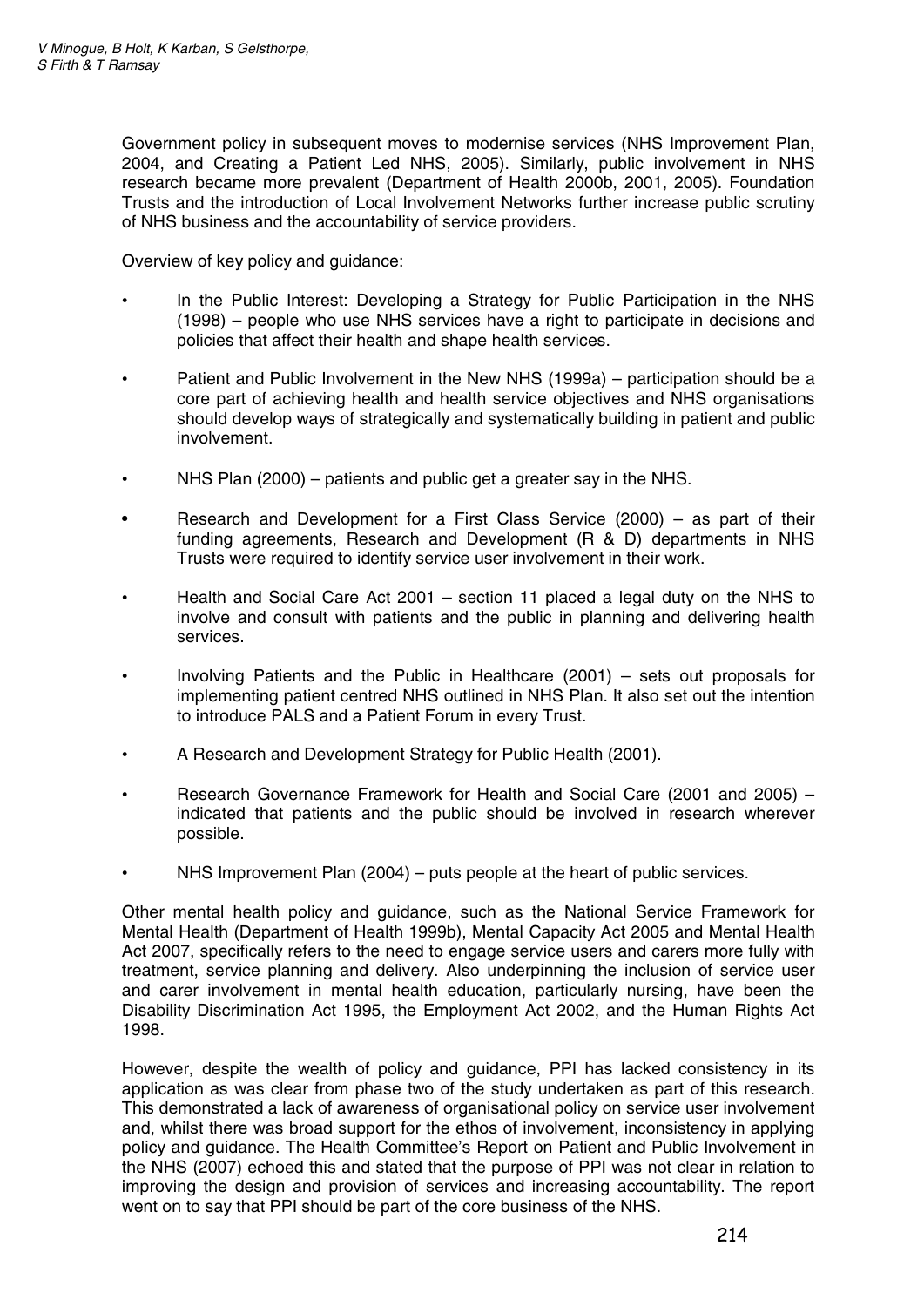# **A Note About Defining Service User Involvement**

Hubbard et al (2004) point to the need for clarity in relation to defining service user and carer involvement. Involvement may simply mean 'taking part', whereas participation can suggest something more active. As was clear from this research project, implementation of involvement is inconsistent and therefore definitions varied and had an impact on levels of participation and recruitment to activity. Finding a clear definition of involvement within Higher Education was difficult and within health services involvement in the broadest context can refer to participation in decisions about the person's own care, or in health service planning or delivery, or research. However, the level of involvement may range from consultation through collaboration to control. INVOLVE, for example, define public involvement in research as: '… people who use services are active partners in the research process rather than 'subjects' of research'. (INVOLVE 2004).

In the context of this research, the research team wanted to explore how different participants in the process of mental health training, education and research defined involvement, the level of engagement and participation, and therefore did not present a definition when inviting participation in phase two of the study. A survey of Higher Education and NHS professionals and service users and carers found that there were differences in professional definitions of involvement activity and service user definitions with the latter embracing a broader range of activity including peer support.

### **Service User Involvement in Mental Health Research, Training and Education**

A review of the literature demonstrates that PPI or service user involvement is taking place in a number of areas within mental health including: education and training, evaluation and research, as well as service planning. The majority of the research to date has focused on the processes involved in service user and carer involvement and assessing the possible differences across the NHS. Key findings suggested that, at present, user involvement is very much used on an ad hoc basis with different levels of service user involvement occurring across the UK. Different approaches to involvement have been identified including managerial, consumerist, political activist and self-help management models (Beresford 2005; Beresford 2009; Simpson et al 2002). This underlines the complexity of this area which is underpinned by issues of power, culture, and politicisation.

Power as a concept is embedded within mental health systems, in the legal framework underpinning service delivery, in relationships between clinicians and patients, in the social perspectives of mental illness, and within educational structures (Rose 2004; McGowan et al 2009). Similarly, the competitive arena in which mental health research exists means it is increasingly difficult for service user led research to secure funding (Grant et al 2006). References to service user involvement in mental health service delivery, education and research frequently talk of empowerment of the service user, but there is little evidence that this leads to a shift in control over the process or that the balance of power has changed (Hubbard et al 2004; Faulkner 2004, 2009; Doel et al 2007a). Organisations such as the Mental Health Foundation (www.mentalhealth.org.uk) and Shaping Our lives (www.shapingourlives.org.uk) play an important role in supporting and facilitating user involvement in general but also in education and research.

Davidson et al (2009) arque for a move away from the managerialist/consumerist approach to involvement to a transformative approach where the questions and problems are defined by those with the lived experience of mental health rather than those who hold the power. Adopting a more democratic approach to involvement by allowing the service user or carer to define the research or teaching topics leads to more relevance and inclusivity, and may also lead to more employment opportunities and associated benefits for them. Involvement in curriculum development, research or service design places the service user in a more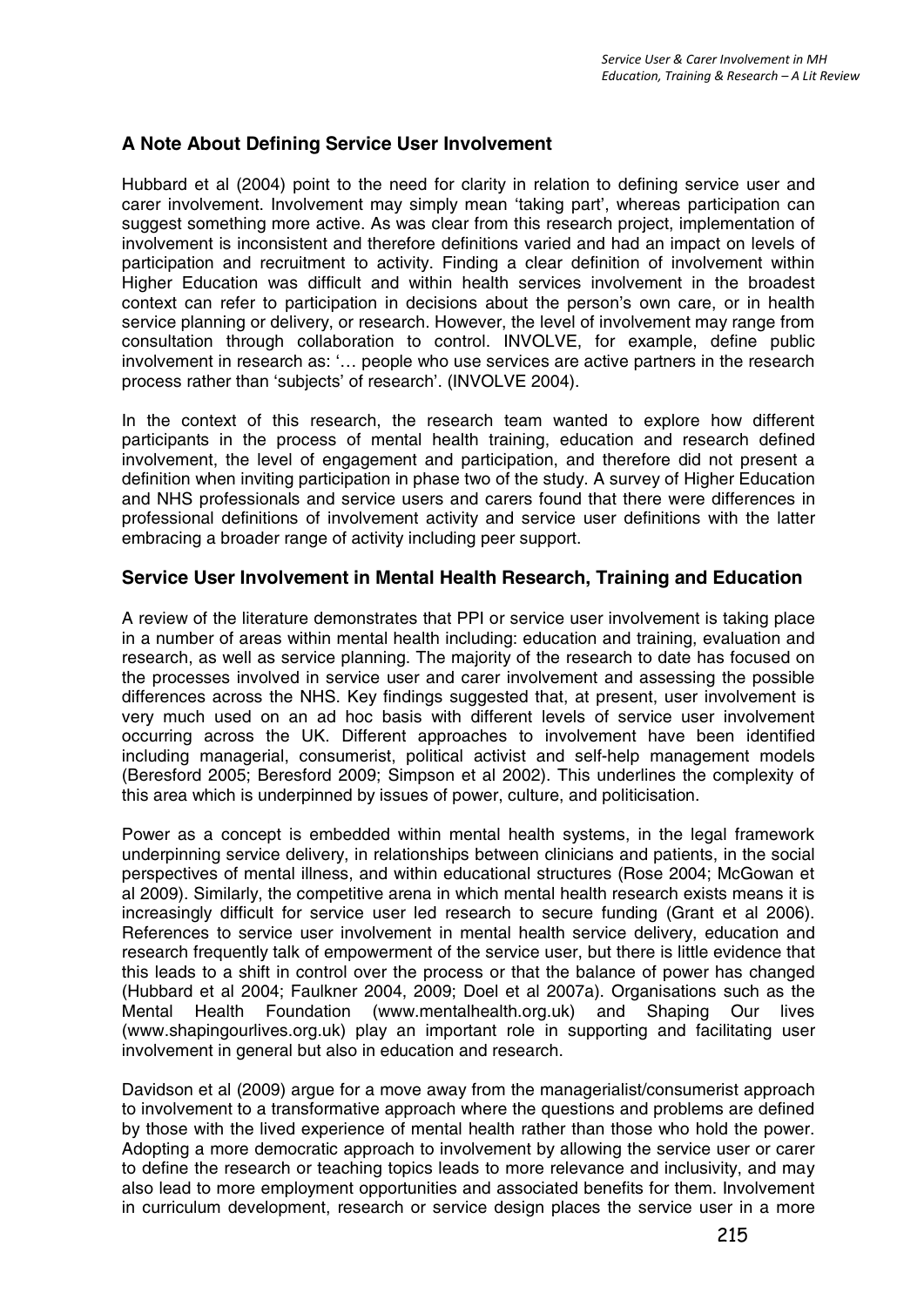influential position and increases the potential for political empowerment. However, for the professional this can present a loss of control, for example, over the content of teaching. Moreover, for some service users the dominant middle class professional perspective, and focus on educational attainment, prevalent in education and research, is a barrier to full inclusion as illustrated here:

there's a key difference between being a service user or carer involved who hasn't had a higher education who might not be well educated … who say things like I really think that for instance social workers should work like this or I'd like to work like this or I'd like them to do this. It's a different thing from saying those sort of things to questioning the ideas that are taught and that's where the kind of risk comes in, how can I challenge? (Service user/educator, Minogue et al 2009)

Rose (2004) also explores power differentials between user researchers and professionals in a collaborative arena and found that differences in status, salary, and issues of discrimination arose as a result of being a mental health service user. It is clear that the future of involvement activity, such as mental health education and research, has to be based on clear strategies and theoretical perspectives if power differentials and culture are to change. It also has to demonstrate its complementary value to policy, practice and research if it is to escape the critical view that involvement is predicated on lived experience which is in itself subjective and biased.

# **Benefits of Involvement**

The benefits of involving service users and carers in the planning and delivery of mental health services, including through the education and training of professionals, and research, have been well documented (Happell et al 2003; Clark et al 2004; Bennett et al 2005; Repper et al 2004; Khoo et al 2004, Staley and Minogue 2006, Wallcraft et al 2009). Benefits include:

- Learning from the knowledge and perspective of service users and carers of living with and managing mental health problems and using services.
- Asking more relevant research questions and using more culturally relevant research methodologies.
- Challenging professional perspectives.
- Valuing of the service user and carer perspective.
- Increasing the confidence, self esteem and well being of the service user or carer.
- Development of new skills and knowledge for both professionals and service users and carers.
- Development of a greater understanding of health services and higher education for the service user or carer.

### **Barriers to Involvement**

Despite the many opportunities identified for involvement activity, and detailed in this review, there are still barriers and challenges to patient and public involvement in mental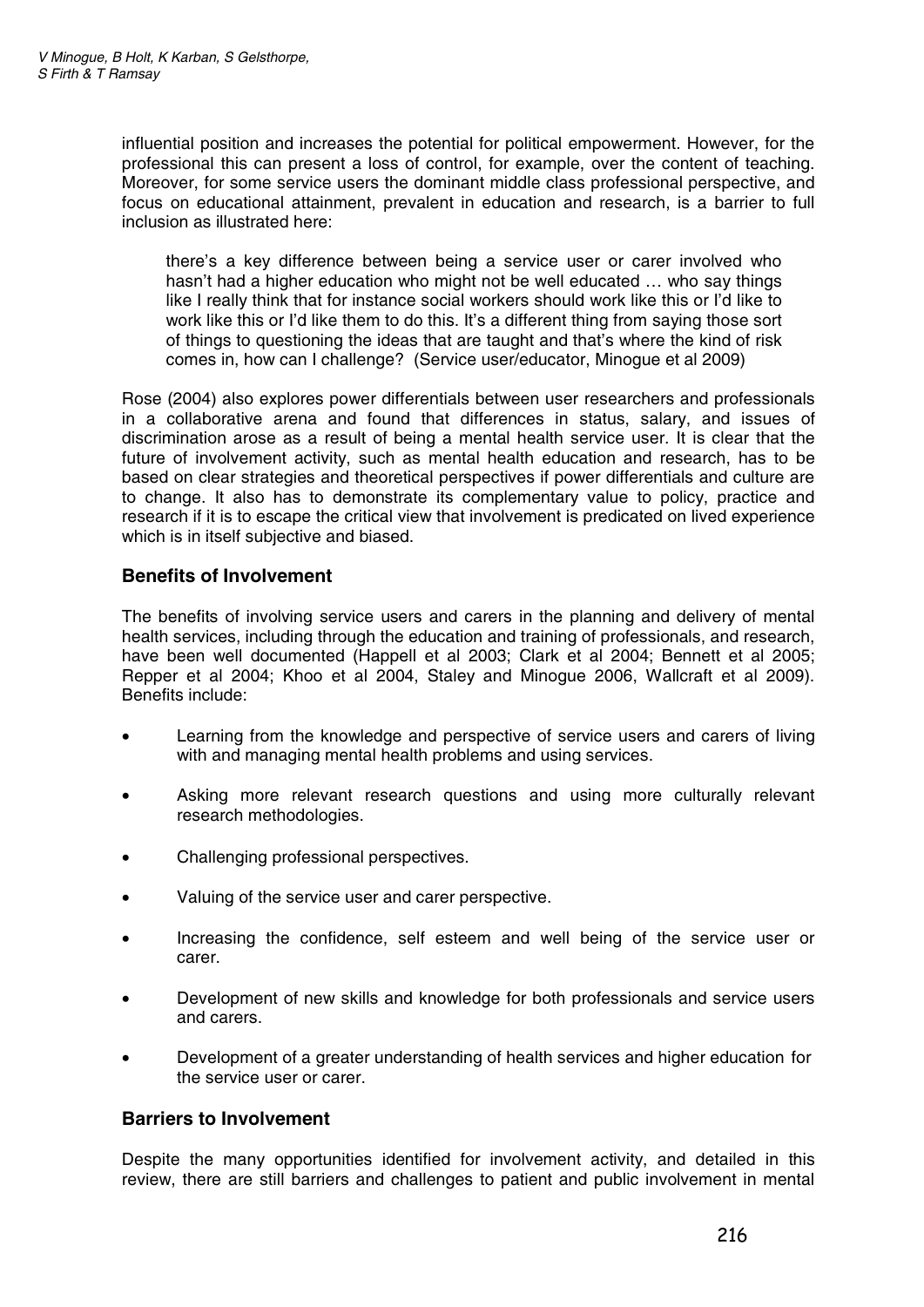health education, training and research (Clark et al 2004; Nilsen et al 2008; Delman and Lincoln 2009). These include:

- Lack of information about opportunities for involvement and resources available.
- Funding/resources to adequately support service user and carer at both strategic and practice level.
- Systems of remuneration being unclear within organisations and also in terms of impact on welfare benefits for the unwaged.
- Funding for service user and carer led research.
- Capacity building lack of opportunities for training for involvement activity and the inconsistency and quality of the training available.
- The lack of patient/service user derived outcomes
- Focus on Randomised Control Trials rather than quality of life and qualitative research preferred by many service user/carer groups.
- The focus on large multi centre research projects rather than the local concerns expressed by service users and carers and the public.
- The lack of cross fertilisation between the NHS and HEIs.
- The perception many service users and carers have of collaborations with HEIs, industry and other partners.
- Staff resistance research suggests that service users and carers feel staff resistance is one of the biggest barriers to involvement, possibly caused by a fear that involvement would increase user expectations and add to the pressures of already overworked teams (Poulton 1999), change the nature of teaching sessions, or due to its challenge to traditional researcher led ideologies and processes, (Telford 2004). Staff may also mistrust service user motivation for participation, perceive them as unrepresentative or challenging.
- Motivation in a few cases service user and carer motivation has been identified as a possible barrier to involvement but a deeper search of the literature identified a gap in the evidence as to the motivations and reasons as to why service users and carers chose to be involved in research or other involvement activities.

#### **Training and Education**

In terms of mental health training and education, a literature search found material relating to:

- The involvement of service users and carers in mental health education and training.
- Approaches to service user involvement.
- Inclusion of service users and carers in assessment of learning.
- The perceived advantages to organisations of service user and carer involvement.
- The perceived advantages to the service user and carers on their involvement.
- Recommendations for best practice.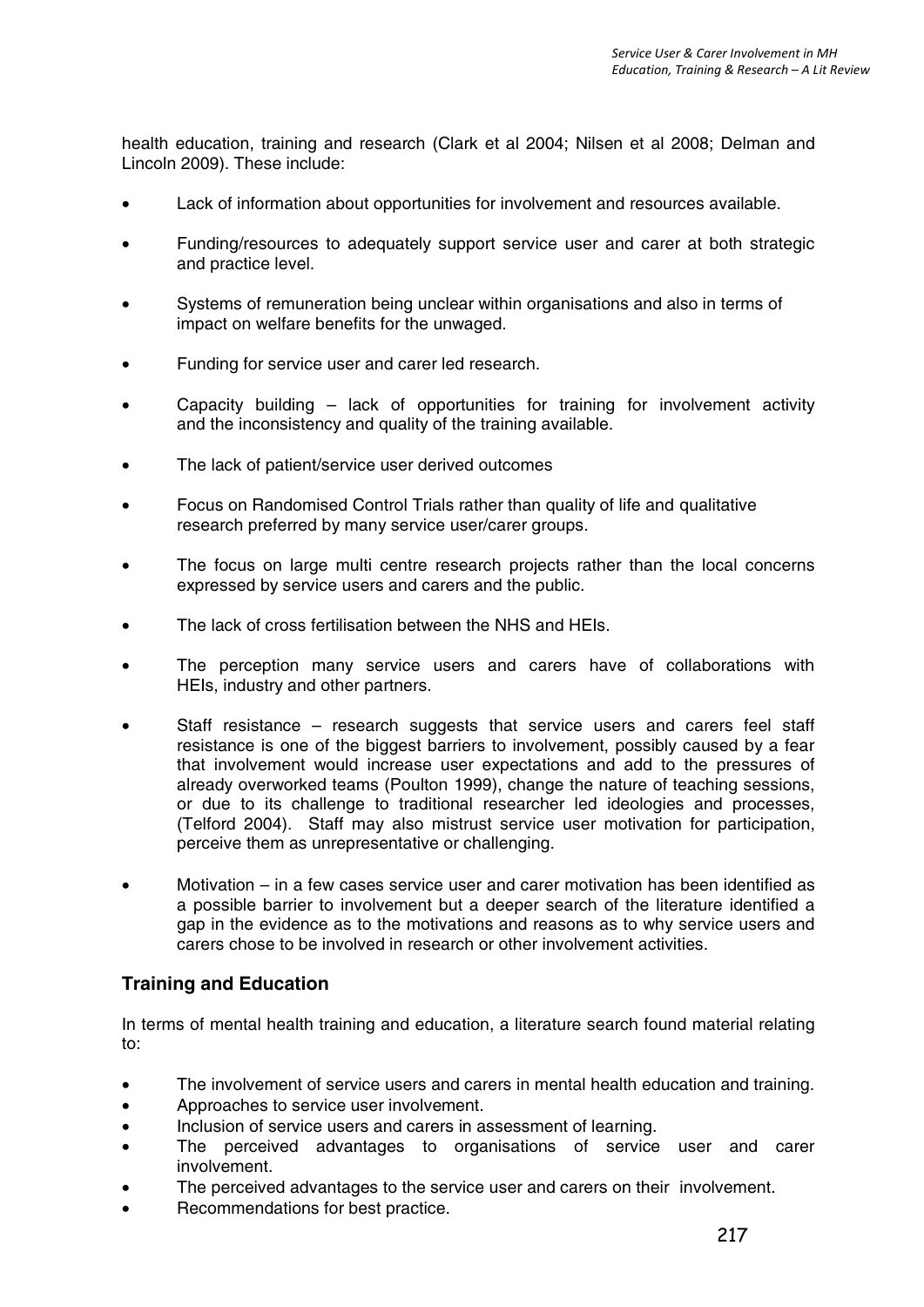• Concerns about including service users and carers in teaching.

The search identified more than 70 articles, written between 1995 and 2007, relating to involvement in general mental health training, training for nurses and for social workers. A further 30 related to training for psychologists and psychiatrists. Many more articles were found which dealt with involvement in health education and training more generally but were not included in this review.

It is clear from the articles that service users and carers have been engaged in mental health education and training in a range of ways. These include: consultation, joint training with professionals, user led training, curriculum development, the production of learning materials, and assessment. (For examples of the different approaches see: Forrest 2000, Bennett et al 2003; Happell et al 2003; Bailey, 2005; Khoo et al 2004; Simons et al 2006; Repper et al 2004). As with other areas of PPI, involvement requires a fundamental shift in culture within Higher Education (HE) in order to incorporate the service user view. To support this agenda, a network (Development of User and Carer Involvement in Education - DUCIE) has been developed to support the growing number of service user and carer development workers within HE (Ducie 2009).

A review of the literature undertaken by Repper et al (2004) found that most reports of involvement activities focused on the process rather than the outcome. For the most part, service user involvement has been seen as a very positive step by HEI educators, students and service users but support systems and remuneration were important issues for service users.

The principal benefit of service user involvement in mental health education, identified in a number of papers, was the insight provided by the experience of the service user or carer to the student (Bennett et al 2003; Happell et al 2003; Repper et al 2004; Khoo et al 2004). Repper et al, however, questions whether students should not also learn important lessons by listening more to their patients/service users' accounts when working in practice situations. Happell et al and Khoo et al found that there was an impact on practice with several of the postgraduates in their evaluation having introduced user focused initiatives in practice. Others, such as Simons et al (2006), draw attention to the work that still has to be done to achieve a socially inclusive approach to service user involvement in higher education. Organisational factors and unintentional discrimination may introduce barriers to participation e.g. lack of support, lack of training, complex systems for remuneration, lack of value placed on the user voice. This was borne out by the findings from phase two of this study which identified a lack of feedback to service users, erratic and non existent remuneration, and inequitable systems for recruitment (Minogue et al 2009). Recruitment for involvement was a particular issue as it was almost exclusively by invitation and personal approach. This clearly limited access and the potential to engage a diverse range of people.

Forrest et al (2000), Bennett et al (2003), and Bailey (2005) draw attention to the challenges and conflicts that can arise through involvement in curriculum development, recruitment and assessment processes when service user and professional views of what constitutes 'good' may differ. Two surveys of service user involvement in psychiatrists' training illustrate this (Babu et al 2008; Narula et al 2008). Trainees were happy to have service users and carers sharing their experience and views but less keen to have them involved in curriculum development or selection processes. Appropriate training and support for service users was seen as a key issue (Tew et al 2004; Trent NHS 2005) but this study demonstrated that timely and targeted training was more important that simply offering a range of training (Minogue et al 2009).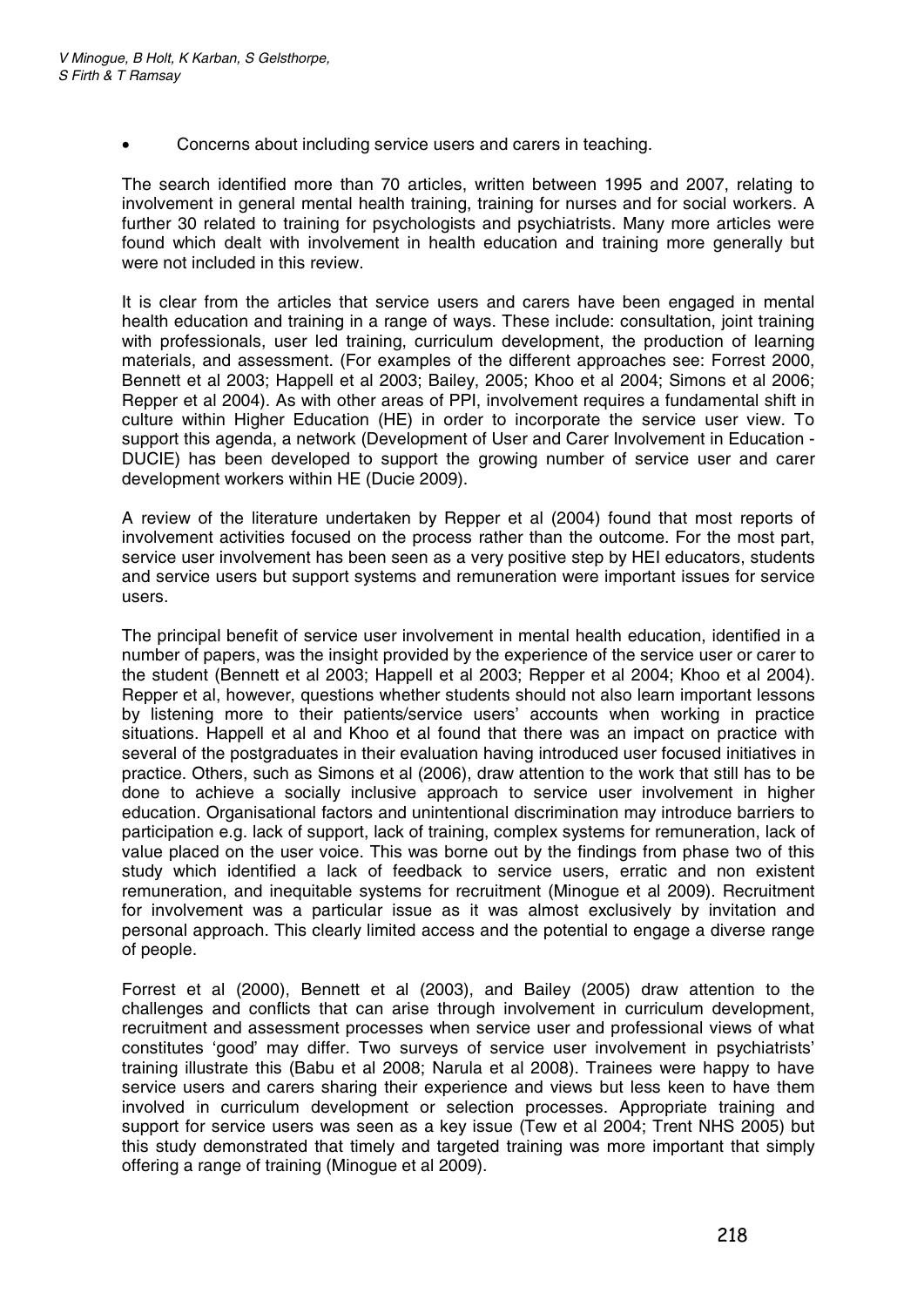### **Research**

Service user involvement in mental health research is not a new phenomenon, indeed participatory research has been in common use in developing countries for several decades (Frideres 1992). In the UK, involvement really began to evolve in the 1990s and, despite some initial cynicism, has been accepted and embraced by the research community. The setting up of INVOLVE (formerly Consumers in NHS Research), in the 1990s, to support and facilitate public involvement is testament to the NHS commitment. In tandem, many NHS Research and Development (R&D) departments have expended a great many resources on developing capacity amongst service users and carers, and ensuring their involvement in R&D activity, with limited resources (RD Forum 2008: www.rdforum.nhs.uk).

The National Institute for Health Research (NIHR) is the umbrella organisation for all aspects of the research process including infrastructure, systems for governance and information, and research funding. The NIHR places the patient and public at the centre of its business and its activities (Department of Health 2006a). For example, all the Clinical Research Networks within the NIHR have some mechanism to support user involvement; similarly, research centres and facilities are expected to develop and support PPI and service user and carer involvement. The research element of the NIHR, comprising the streams of funding for programmes and projects, also has patient and public involvement at its core as illustrated by the Programme Grants for Applied Research and the Research for Patient Benefit. Public involvement is currently supported in a number of ways including through the Central Commissioning Facility (CCF), INVOLVE, and, by contracting with other organisations. Service user involvement in research is vital if research is to be meaningful and effective and deliver service user derived outcomes. The research community also has to be publicly accountable and service user involvement is a clear conduit to wider dissemination of research findings in the community. Mental health research is led by the Mental Health Research Network and a series of regional hubs (http://www.mhrn.info/index. html).

There are two tiers at which the patient and public engage in the research agenda: strategic development and the actual research process. Within those two tiers there are different levels of involvement: consultation, collaboration, and service user led research (INVOLVE 2004). A great deal has already been achieved in terms of PPI and research as evidenced by the development of public involvement groups within the UK Clinical Research Collaboration and UK Clinical Research Network. Involve is clearly a well established group and other support is provided by the NHS Centre for Involvement and the James Lind Alliance. In addition, there are many examples of public involvement in research in the NHS, Higher Education Institutes (HEIs), and social care organisations across the UK. Many have achieved a significant degree of success and have demonstrated the potential for involvement at all stages of the research process. Examples of service user involvement in research include involvement in the peer review of research applications, the preparation of bids, consultation over research design and methodology, collaboration including taking part in interviews, service user led research, and dissemination (see www.invo.org.uk; Trivedi and Wykes 2002; Faulkner and Morris 2003; Joseph Rowntree Foundation 2004; Rose 2004; Tait and Lester 2005).

The research cycle (see Figure 1) describes the process in which there may be many opportunities for service user involvement. Involvement can take place at a number of points, each of them bringing a different level of engagement and empowerment. However, involvement remains fragmented and expertise in involving service users is still developing and tends to be lodged with specific individuals in NHS R & D departments or within research networks.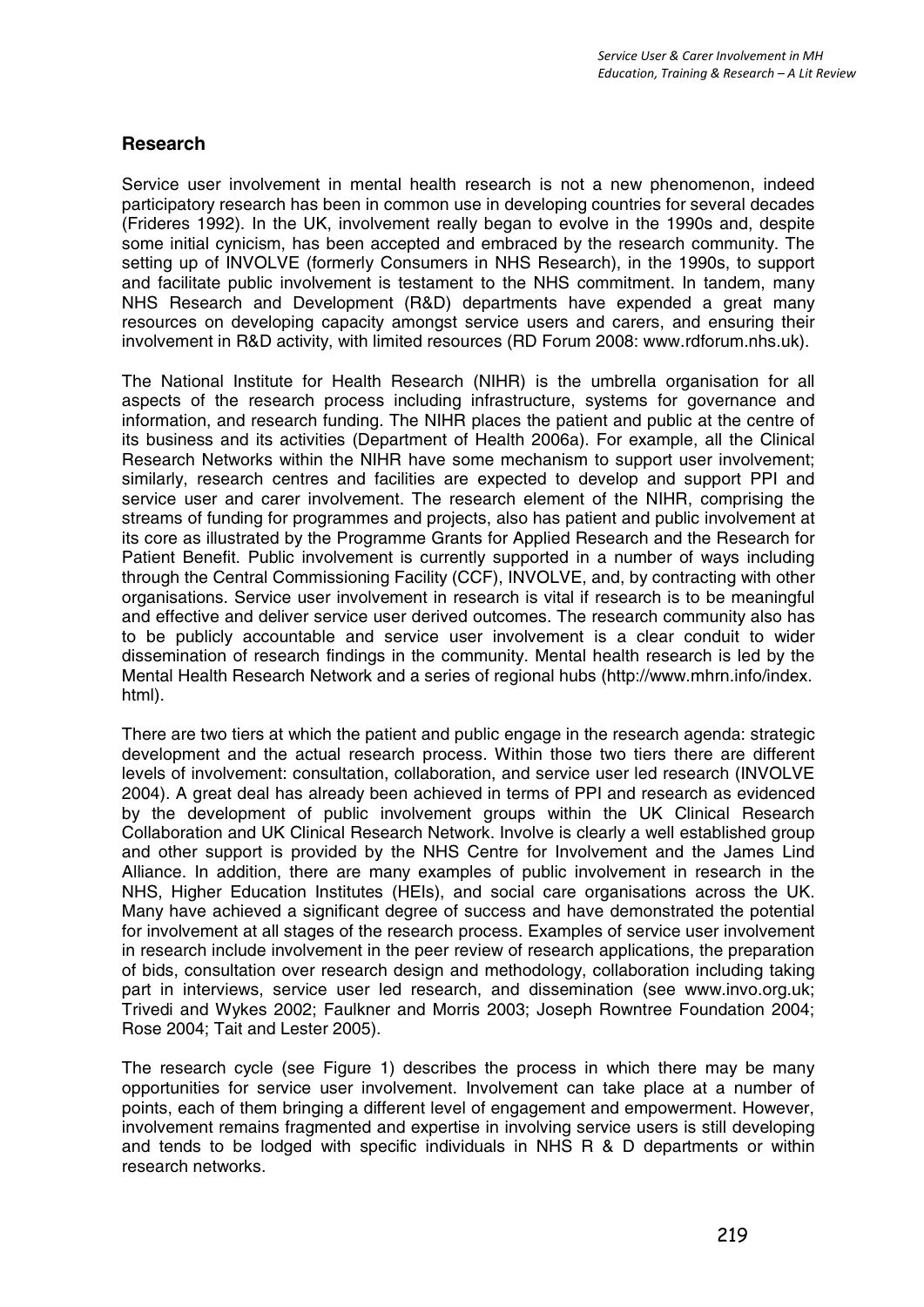# **Figure 1 – The Research Cycle**



Although well established, service user led research is not without its critics and occasionally there may be differences of opinion when service users' priorities for research topics do not match those of organisations, are particularly sensitive, or, perceived as critical to the organisation. But, it is highly unlikely that service users would choose to focus on a service area they did not think was a priority given their own experiences of receiving services. A major concern is that the service user perspective and the unique skills base they bring to research will be lost if not adequately funded. New streams of funding for NHS research, which are allocated on a competitive basis, may make it difficult for locally based or service user led research, to continue to be supported and the fear is that a valuable resource will be lost.

# **The Impact and Effectiveness of Service User Involvement in Research, Training and Education**

Currently, the evidence base evaluating the impact and effectiveness of service user involvement in health and mental health training, education and research, is limited although interest is growing (Hubbard et al 2004, Doel et al 2007b, INVOLVE 2007, Nilsen et al 2008). A Cochrane Review (Nilsen et al 2008), which examined methods of consumer involvement in developing healthcare policy and research, concluded that there was little evaluation in this area and little evidence of the best methodology to employ. The current evidence suggests that involving service users in developing patient information material improved its clarity and readability. Using service user interviewers in surveys showed small differences in the data collected but there was no evidence of any subsequent influence on service development.

Possible impacts of service user and carer involvement that were identified in the literature included:

- **Empowerment of service users and carers improving self identity.**
- Innovation.
- Services redefined and therefore becoming more effective.
- ! Involvement in staff training and development improving staff ability to form relationships with service users and carers.
- ! Involvement in recruitment leading to more appropriate staff employed.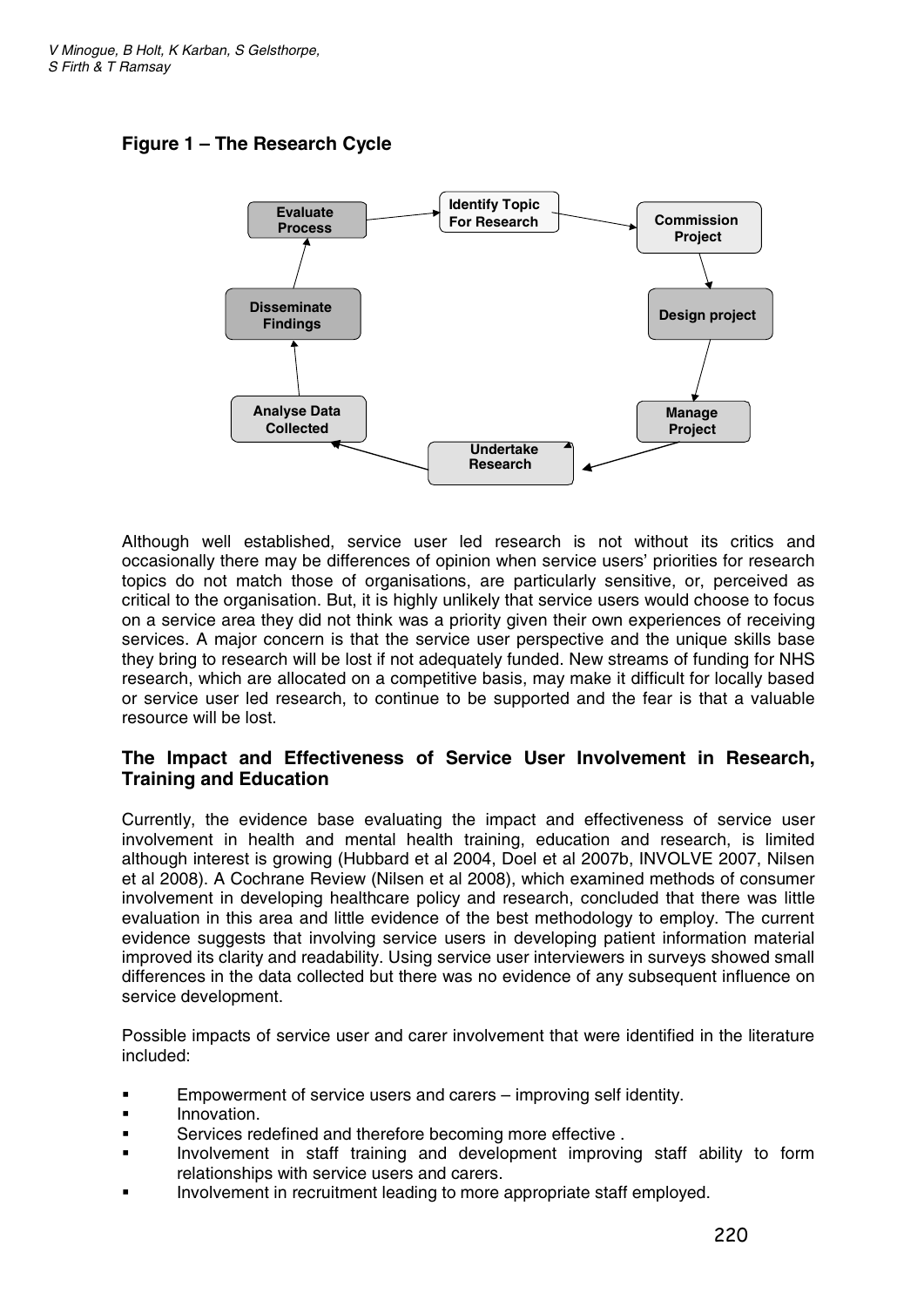Specific impacts in the research process include:

- Impact on funding/commissioning.
- Impact on the type and quality of research.
- Impact on research ethics.
- Impact on implementation and change.

It was also recognised that not all impacts might be positive and that there may be harmful effects for service users if good practice guidance is not followed (Faulkner 2004, 2009; Delman and Lincoln 2009). However, traditional interpretations of impact may not be satisfactory measures of the impact and effectiveness of user involvement. The impact of research, for example, is measured, in academic terms, through the Research Assessment Exercise and publication in high quality journals. Defining and enumerating impact in the context of user involvement in education or research presents challenges. The impact, for example, on student learning or understanding may be long term and may be difficult to verify as its manifestation within the practice context may well be attitudinal or cultural. Guidance produced by the DUCIE network suggests using a range of existing tools such as the National Quality Impact tool, Ten Essential Shared Capabilities, or Principles for Practice, to evaluate user involvement in HE (Ducie 2009).

Oliver et al (2008) suggest drawing on already tested methods of evaluation which examine involvement from the organisational, community, interpersonal, and impact perspective. Applying their own framework analysis to involvement in health services research, they concluded that it was less influential when involvement methods were determined by the professionals rather than jointly owned. However, there is a growing body of research, and a great deal of anecdotal evidence, which suggests there are real benefits and positive outcomes, for the individual and the NHS, arising from service user involvement (e.g. Telford et al 2004; INVOLVE 2004; Lowes and Hulatt 2005; Staley and Minogue 2006). Much of this is based on small scale local projects rather than large scale programmes of research or systematic reviews of the available evidence (e.g. Minogue et al 2005). There may also be particular features of participatory or user led research that are fundamentally different to other mainstream research experiences. For example, the goals may be different. Service users are generally drawn to involvement through their experience of health services and can be seeking empowerment through the research process. It is also the case that service users may gain a great deal of personal reward from their involvement, for example through increased self esteem and confidence as well as development of new skills.

However, this still does not address the issue of how to measure the impact and effectiveness of service user engagement in mental health education and research. At present the majority of the literature is focused on the processes of involvement and evaluation of the effectiveness of such involvement seems to have been neglected. In the social care setting, the Social Care Institute for Excellence (Doel 2007b) identified a gap between service user participation and evaluation and undertook a study to develop measures to evaluate the impact of service user and carer evaluation. They found that service user and carer participation is not routinely evaluated, meaning that the difference it makes to the services people use is largely unknown. They were unable to clearly determine which methods of evaluation and measures were most suitable for different types of participation.

Many, if not most, NHS Trusts and Higher Education Institutions have a clear commitment to involving service users in their business. For the majority, this will mostly consist of consultation about key developments or inclusion on committees such as Clinical Governance Councils. Others have gone further and created posts such as Service User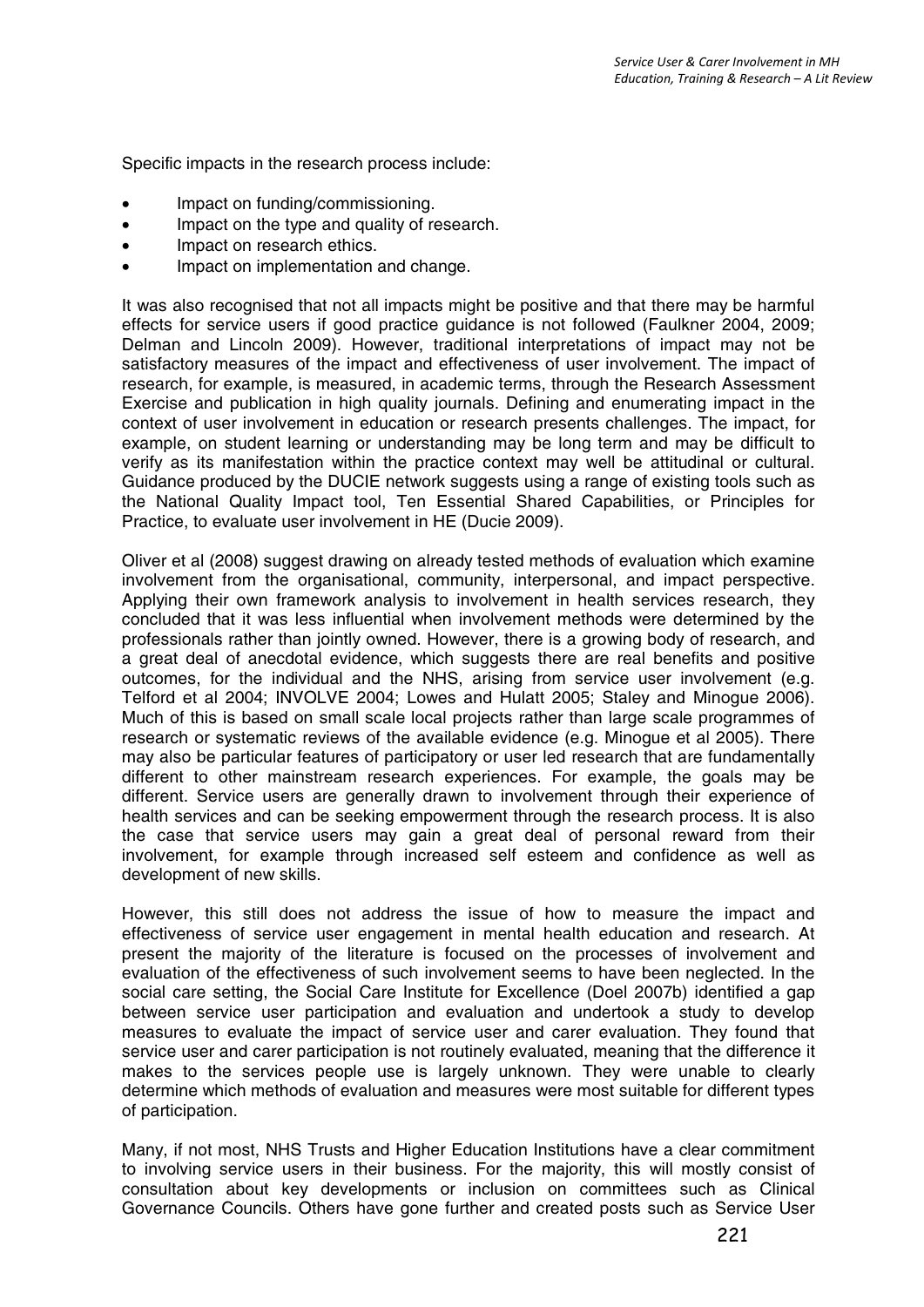Development Workers, active groups of volunteers and befrienders who link directly with service users and service user groups. Foundation Trust status, of course, places the community, and therefore users of services, at the heart of the decision making process. However, despite the increase and the level of service user involvement in NHS services, the value and effectiveness of involvement in research and education has not been systematically evaluated and this is a gap in research evidence. It is clear from the existing literature that more evaluation needs to take place to understand the most effective methods of engagement, the long term impact on practice and service development, and the positive and negative impacts of involvement on the service user.

# **Funding Service User Involvement**

Effective involvement of service users in mental health education and training, and at all stages of the research process, particularly at planning, priority setting and pre-protocol stage, cannot be cost neutral. Indeed it should reflect the good practice on payments for public involvement activity espoused in Reward and Recognition (Department of Health 2006b) and by INVOLVE (www.invo.org.uk).

A search of the literature identified that there is little or no research looking at the costs of service user involvement suggesting that this is an area that needs further work and investigation. The lack of research in the area implies that costing has not been identified as an important area to consider despite the concerns expressed by service user and carer support organisations such as Involve. With new Government guidelines promoting service user and carer involvement in all areas of health care, and HEIs and NHS Trusts having to find the funds to allow such processes to occur, finance must consequently be considered a big area of concern. The scoping study undertaken in this research found that payments for involvement were a major issue. Payment for involvement was welcomed by service users and carers as it reinforced their value and expertise. However, although all organisations had funding available, payment was inconsistent, levels of payment varied and sometimes were not offered at all.

# **Conclusions**

The review of the literature established that there is a strong base of service user and carer involvement in mental health teaching, training and research and that it has been widely embraced by the education and health community. There are many positive examples of good practice in involvement and reported successful outcomes of how involvement has enhanced the teaching experience or improved the quality or outcome of research. However, the early development and implementation of involvement policy and guidance, in the NHS and higher education, was largely on an ad hoc basis, albeit underpinned by strong motivation, and has not ensured consistency in its application. Nor has it ensured appropriate and effective support and training is in place. It would be beneficial if the NHS and Higher Education sector and service users and carers could work towards a shared understanding of service user and carer involvement activity. Access to involvement activities needs to be more inclusive and not simply based on personal contact as this study found. Understanding the different motivations of each of the stakeholders is also important in recruiting the right people for the task. Appropriate remuneration remains a key issue as it is an expression of the value placed on involvement. Lack of consistency in the application of good practice, and variations in payment methods and levels of payment, can only undermine the contribution of service users and carers. Consistent application of policy and guidance is imperative as is governance of the system.

The lack of clear measures for determining the effectiveness of involvement activity, and lack of evidence of impact on practice, meant that this review was unable to clearly define the impact and value of service user and carer involvement in mental health teaching,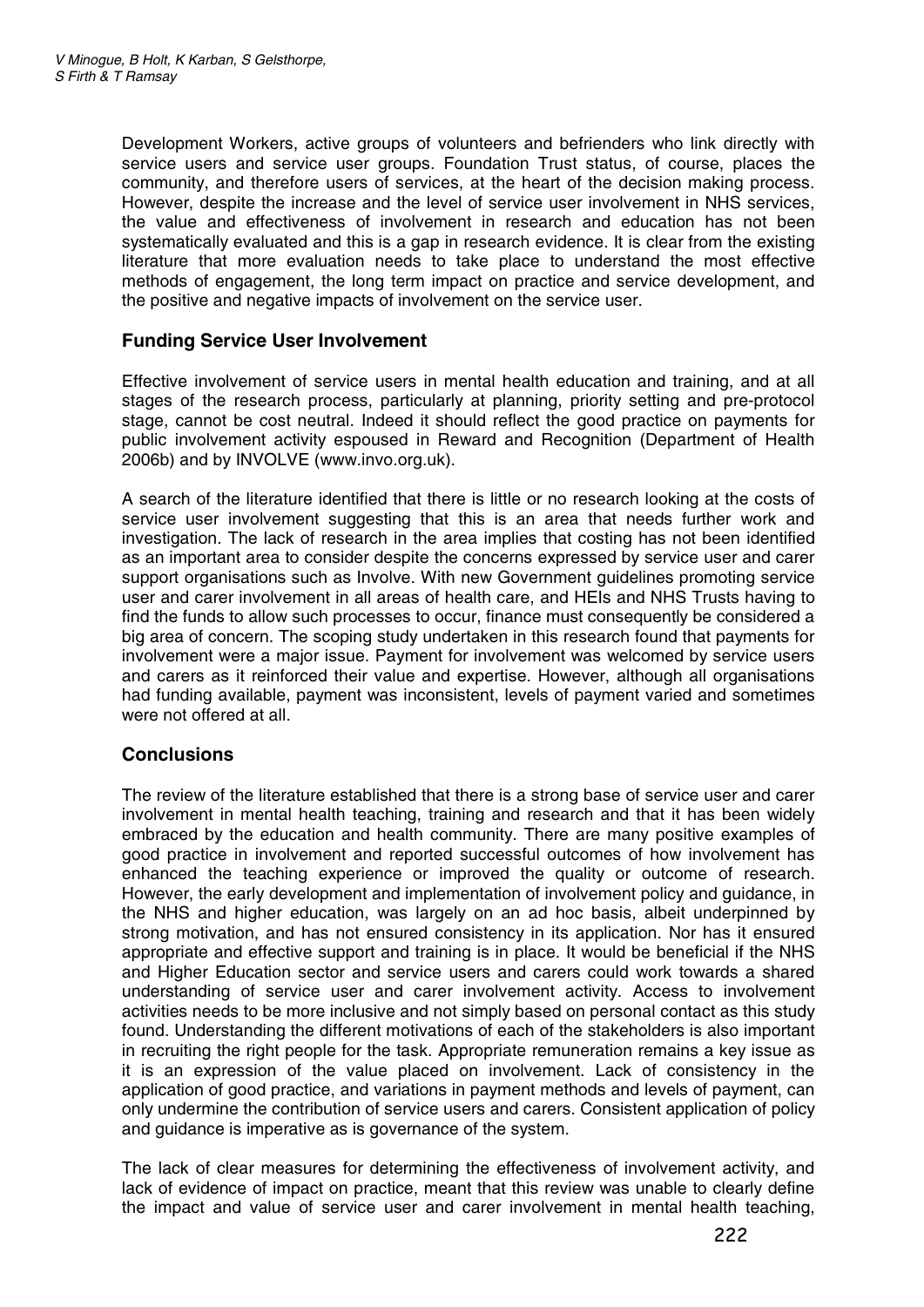training and research. Further work to identify relevant outcome measures to determine the impact and effectiveness of service user and carer involvement in health and social care education, training and research needs to take place.

Systematic reviews of the existing literature on the involvement of service users and carers in health and social care education, training and research are needed in order to synthesise, appraise and assess the value of the evidence in this topic area. This is of critical importance in defining and recognising effective service user involvement in this areas and providing a benchmark for recognising good practice.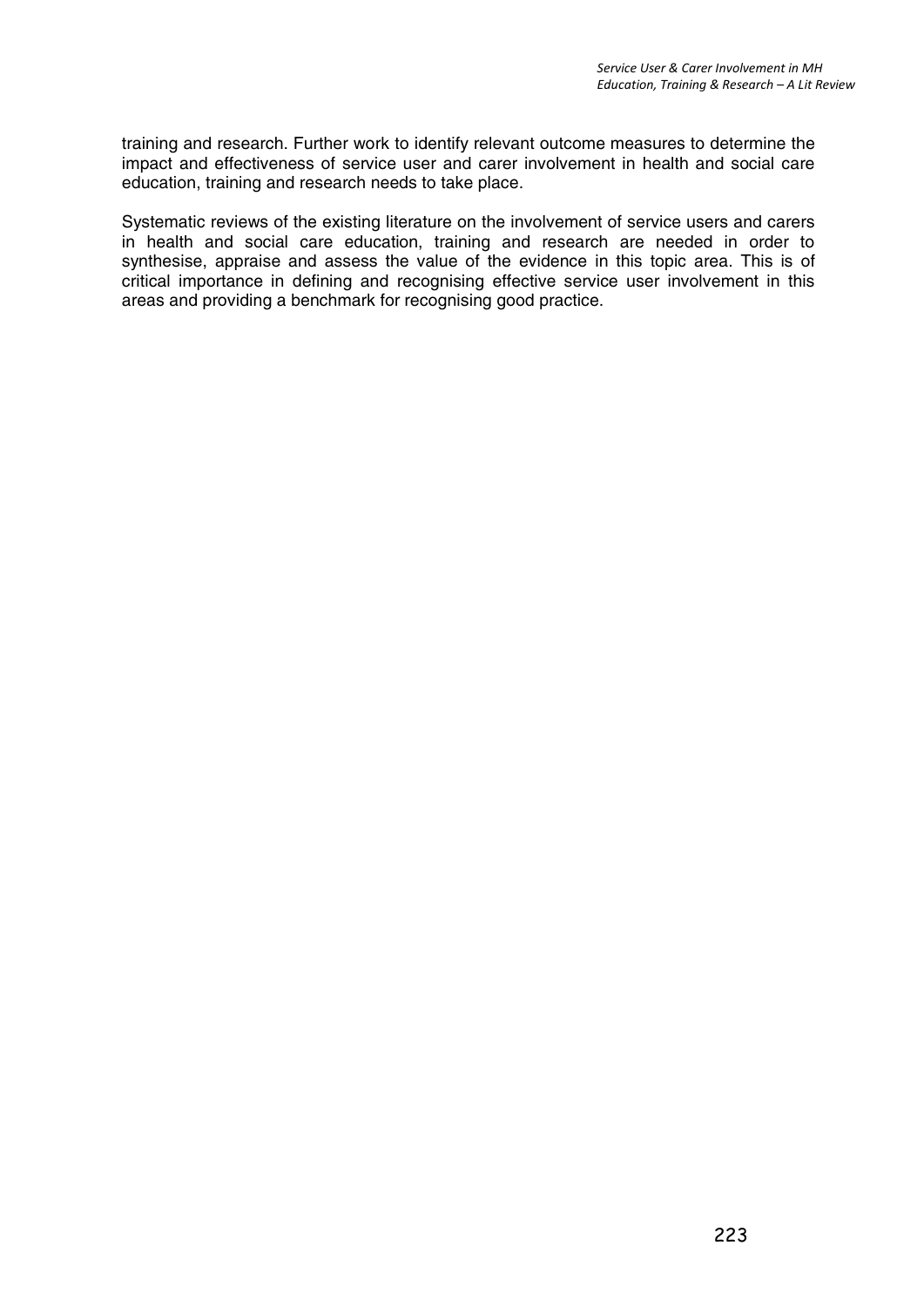#### **References**

Babu, K.S., Law-Min, R., Adlam, T. & Banks, V. 2008. Involving Service Users & Carers in Psychiatric Education: What do Trainees Think? Psychiatric Bulletin, January 1, 2008; 32  $(1): 28 - 31.$ 

Bailey, D. 2005. Using an Action Research Approach to Involving Service Users in the Assessment of Professional Competence. European Journal of Social Work. 8, (2): 165- 179.

Bennett L., & Baikie, K. 2003. The Client as Educator: Learning about Mental Illness through the Eyes of the Expert. Nurse Educ Today. February: 23(2): 104:11.

Beresford, P. 2005. Theory & Practice of User Involvement in Research. In Lowes, L., Hulatt, I. 2005. Involving Service Users in Health & Social Care Research. Routledge.

Beresford, P. 2009. Control. In Wallcraft, J., Schrank, B., & Amering, M. 2009. Handbook of Service User Involvement in Mental Health Research. Wiley-Blackwell.

Davidson, L., Ridgway, P., Schmutte, T., & O'Connell, M. 2009. Purpose & Goals. In Wallcraft, J., Schrank, B., & Amering, M. 2009. Handbook of Service User Involvement in Mental Health Research. Wiley-Blackwell.

Delman, J. & Lincoln, A. 2009. Service Users as Paid Researchers. In Wallcraft, J., Schrank, B., Amering, M. 2009. Handbook of Service User Involvement in Mental Health Research. Wiley-Blackwell.

Department of Health. 1998. In the Public Interest: Developing a Strategy for Public Participation in the NHS.

Department of Health. 1999a. Patient & Public Involvement in the New NHS.

Department of Health. 1999b. National Service Framework for Mental Health.

Department of Health. 2000a. NHS Plan.

Department of Health. 2000b. Research & Development for a First Class Service.

Department of Health. 2001a. Health & Social Care Act 2001. Department of Health, London.

Department of Health. 2001b. Involving Patients & the Public in Health Care. Department of Health: London.

Department of Health. 2004. NHS Improvement Plan. Department of Health, London.

Department of Health. 2005a. Creating a Patient Led NHS. Department of Health: London.

Department of Health. 2005b. Research Governance Framework. Second edition. Department of Health, London.

Department of Health. 2006a. Best Research for Best Health. A New National Health Research Strategy.

Department of Health. 2006b. Reward & Recognition.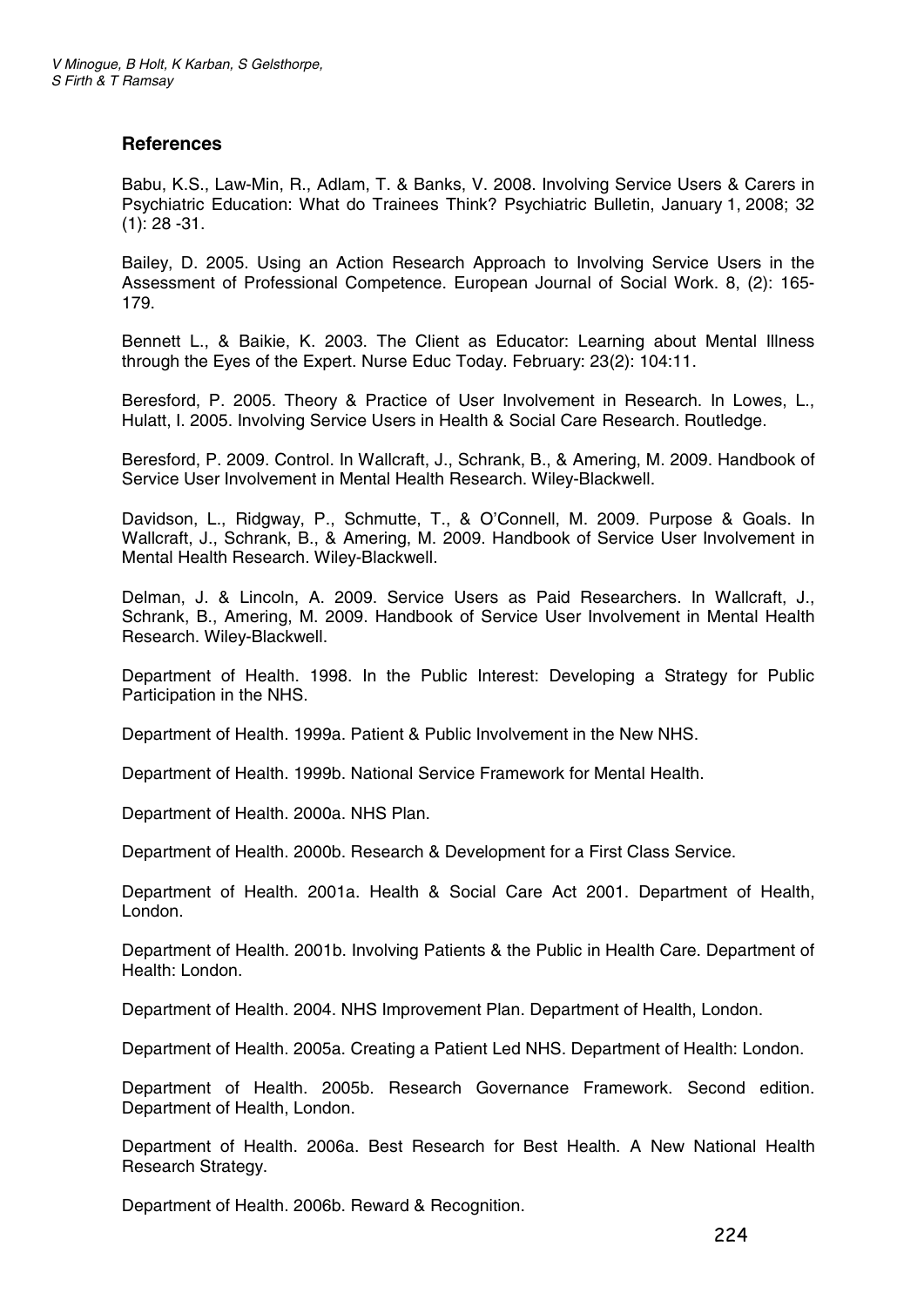Department of Health. 2007. Health Committee's Report on Patient & Public Involvement in the NHS.

Doel, M., Carroll, C., Chambers, E., Cooke, J., Hollows, A. Laurie, L., Maskrey, L., & Nancarrow, S. 2007a. Participation: finding out what a difference it makes. SCIE.

Doel, M., Carroll, C., Chambers, E., Cooke, J., Hollows, A. Laurie, L., Maskrey, L., & Nancarrow, S. 2007b. Position paper 09: Developing measures for Effective Service User & Carer Participation. SCIE.

Ducie. 2009. Involving Service Users & Carer in Education. The Development Worker Role. DUCIE.

Faulkner A., & Morris, B. 2003. User Involvement in Forensic Mental Health Research & Development. National R & D Programme on Forensic Mental Health. Involve: www.invo.org.uk accessed 7.01.08.

Faulkner, A. 2004. The Ethics of Survivor Research: Guidelines for the Ethical Conduct of Research Carried Out by Mental Health Service Users & Survivors. Bristol.

Faulkner, A. 2009. Principles & Motives. In Wallcraft, J., Schrank, B., & Amering, M. 2009. Handbook of Service User Involvement in Mental Health Research. Wiley-Blackwell.

Forrest, S., Risk, I., Masters, H., & Brown, N. 2000. Mental Health Service User Involvement in Nurse Education: Exploring the Issues. Journal of Psychiatric & Mental Health Nursing. 7: 51-57.

Frideres, J.S. (Ed.). 1992. A World of Communities: Participatory Research Perspectives. Captus University Publications.

Grant G., Courtney, D., King, S., Minogue, V., Shields, G., & Walsh, M. 2006. Accounting for Research – the Difficulties Posed for User-Centred Research. Mental Health & Learning Disabilities Research & Practice. 3:1, 5-19..

Happell, B., & Roper, C. 2003. The Role of a Mental Health Consumer in the Education of Postgraduate Psychiatric Nursing Students: The Student's Evaluation. Journal of Psychiatric & Mental Health Nursing. 10: 343-350.

Hubbard, G., Wilkinson, H., & Petch, A. 2004. Users or Losers: Does the Rhetoric of User Involvement Deliver? Research Policy & Planning, 22 (1).

Involve. 2004. Involving the Public in NHS, Public Health & Social Care Research: Briefing Notes for Researchers. 2<sup>nd</sup> Edition. Involve.

Involve 2007. The Impact of Public Involvement on Research. A Discussion Paper from the INVOLVE Evidence. Knowledge, & Learning Working Group. Accessed: 5<sup>th</sup> January 2009. www.invo.org.uk.

Involve; National Institute for Health Research. 2008. Payment & Reimbursement Rates for Public Involvement. Revised July 2008.

Joseph Rowntree Foundation. October 2004. Older People Shaping Policy & Practice. York: Joseph Rowntree Foundation.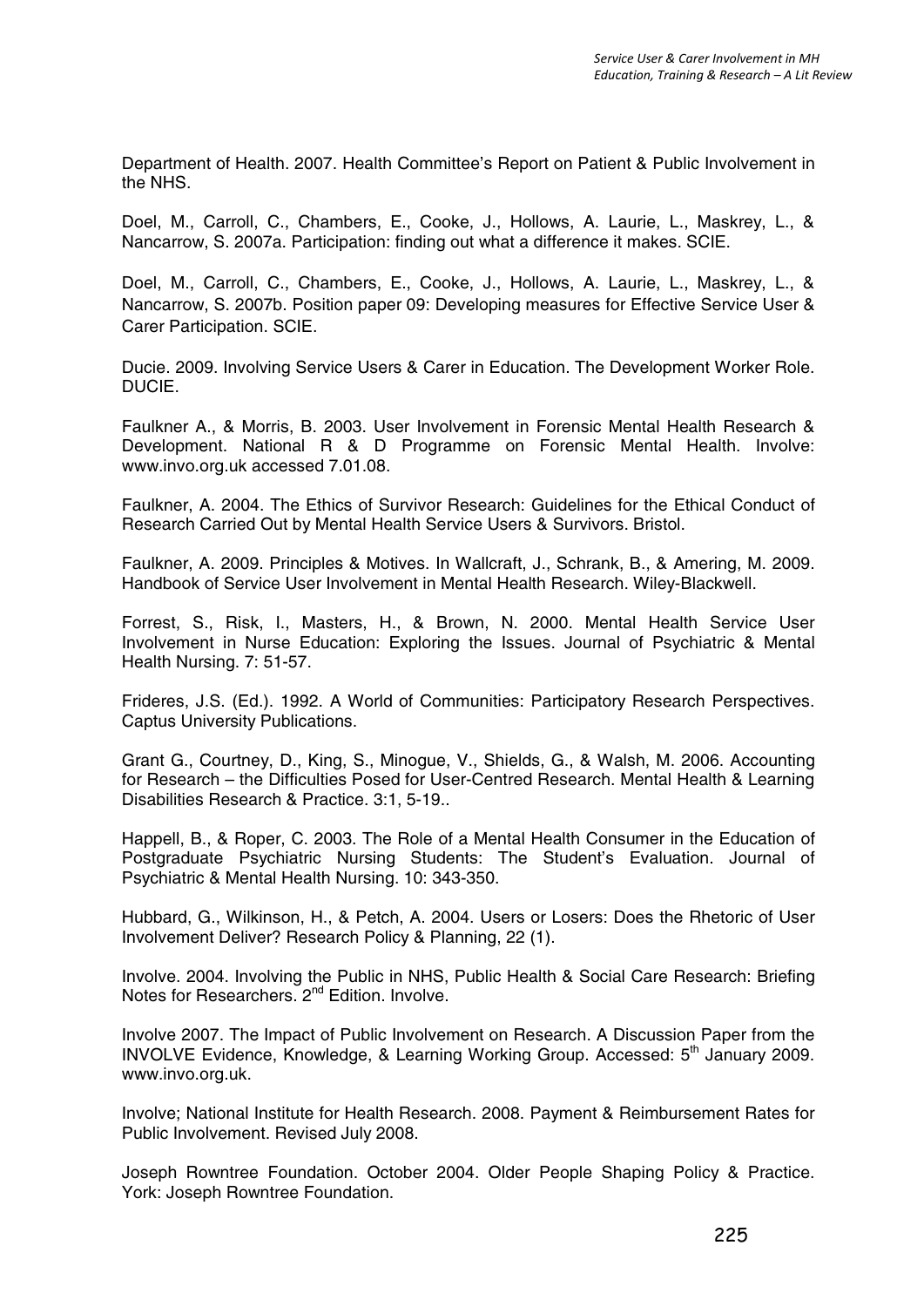Khoo, R., McVicar, A., & Brandon, D. 2004. Service User Involvement in Postgraduate Mental Health Education. Does it Benefit Practice? Journal of Mental Health. 13 (5): 481- 492.

Lowes, L. & Hulatt, I. 2005. Involving Service Users in Health & Social Care Research. Routledge.

McGowan, p., Gabhann, L., Stevenson, C., & Walsh, J. 2009. Power. In Wallcraft, J., Schrank, B., Amering, M. 2009. Handbook of Service User Involvement in Mental Health Research. Wiley-Blackwell.

Minogue, V., Boness, J., Brown, A., & Girdlestone, J. 2005. The Impact of Service User Involvement in Research. International Journal of Health Care Quality Assurance. 18 (2): 103-112.

Minogue, V., & Hardy, S. & the Service User & Carer Research Working Group. 2009. A Report of a Study of Service User & carer Involvement in Mental Health Training, Education & Research in West Yorkshire. Unpublished.

Narula, A., Furlong, E., & Fung, N.K. 2008. Trainees Views on Service User & Carer Involvement in Training: A Perspective from the West Midlands. Psychiatric Bulletin, 32 (5): 197-198.

Nilsen, ES., Myrhaug, H.T., Johansen, M., Oliver, S., & Oxman, A.D. 2008. Methods of Consumer Involvement in Developing Healthcare Policy & Research, Clinical Practice Guidelines & Patient Information Material. The Cochrane collaboration. Wiley.

Oliver, S., Rees, R., Clarke-Jones, L., Milne, R., Oakley, A., Gabay, J., Stein, K., Buchanan, P.,&Gyte, G. 2008. A Multidimensional Conceptual Framework for Analysing Public Involvement in Health Services Research. Health Expectations, 11: 72-84.

Poulton B. 1999. 'Future Directions for Primary Care'. In Elwyn G. & Smail J. (eds.) 1999. Integrated Teams in Primary Care. Radcliffe, Oxford.

RD Forum Service User & Carer Working Group. 2008. The Impact of Health Service Policy on Research & Development activity in NHS Trust Research & Development Offices. A Survey of Research & Development Offices in England 2005/2006. RD Forum.

Repper, J., & Breeze, J. 2004. A Review of the Literature on User & Carer Involvement in the Training & Education of Health Professionals. University of Sheffield.

Rose, D. 2004. Telling Different Stories: User Involvement in Mental Health Research. Research, Policy & Practice. 27-35.

Samele, C., Wallcraft, J., Naylor, C., Keating, F., & Greatley, A. January 2007. Research Priorities for Service User & Carer-Centred Mental Health services. Overview Report. Report for the National Coordinating Centre for NHS Service Delivery & Organisation R & D.

Simons, L., Tee, S., Judith, L., Burgess, A., Herbert, L., & Gibson, C. 2006. A Socially Inclusive Approach to User Participation in Higher Education. Journal of Advanced Nursing 58 (3): 246-255.

Simpson, E. L., House, A. O., & Barkham, M. 2002. A Guide to Involving Users, Ex-users & Carers in Mental Health Service Planning, Delivery or Research: A Health Technology